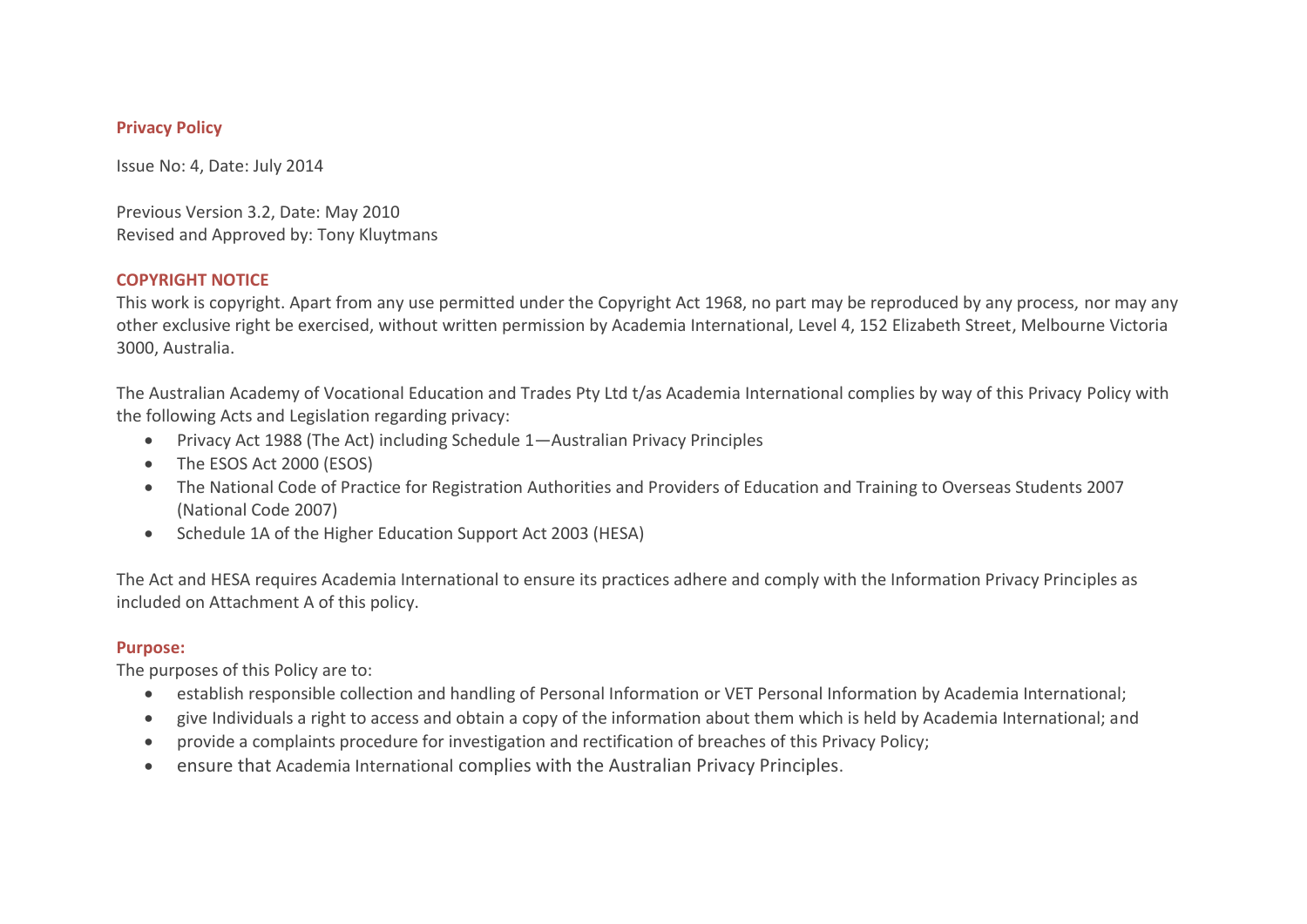#### **Scope:**

**"Individual":**  A natural person

An Individual may be regarded under this policy as:

"Prospective Student":

An Individual who is making an enquiry regarding Academia International's training and assessment services and/or seeking admission into a VET course of study.

"Enrolled Student":

An Individual that has been given admission by Academia International into a VET course of study that has either commenced or will commence in the future.

"VET FEE-HELP Student": An Enrolled Student who has applied for VET FEE-HELP assistance.

"Graduate Student":

An Individual that has completed their training and assessment services from Academia International having received a qualification or statement of attainment.

"Prospective Employee":

An Individual that has responded to an advertised employment position via newspaper or internet or registered interest in gaining employment through the Academia International website [www.academia21.com.](http://www.academia21.com/)

"Employee":

An Individual that has an employment contract with Academia International for their services.

"Website visitor":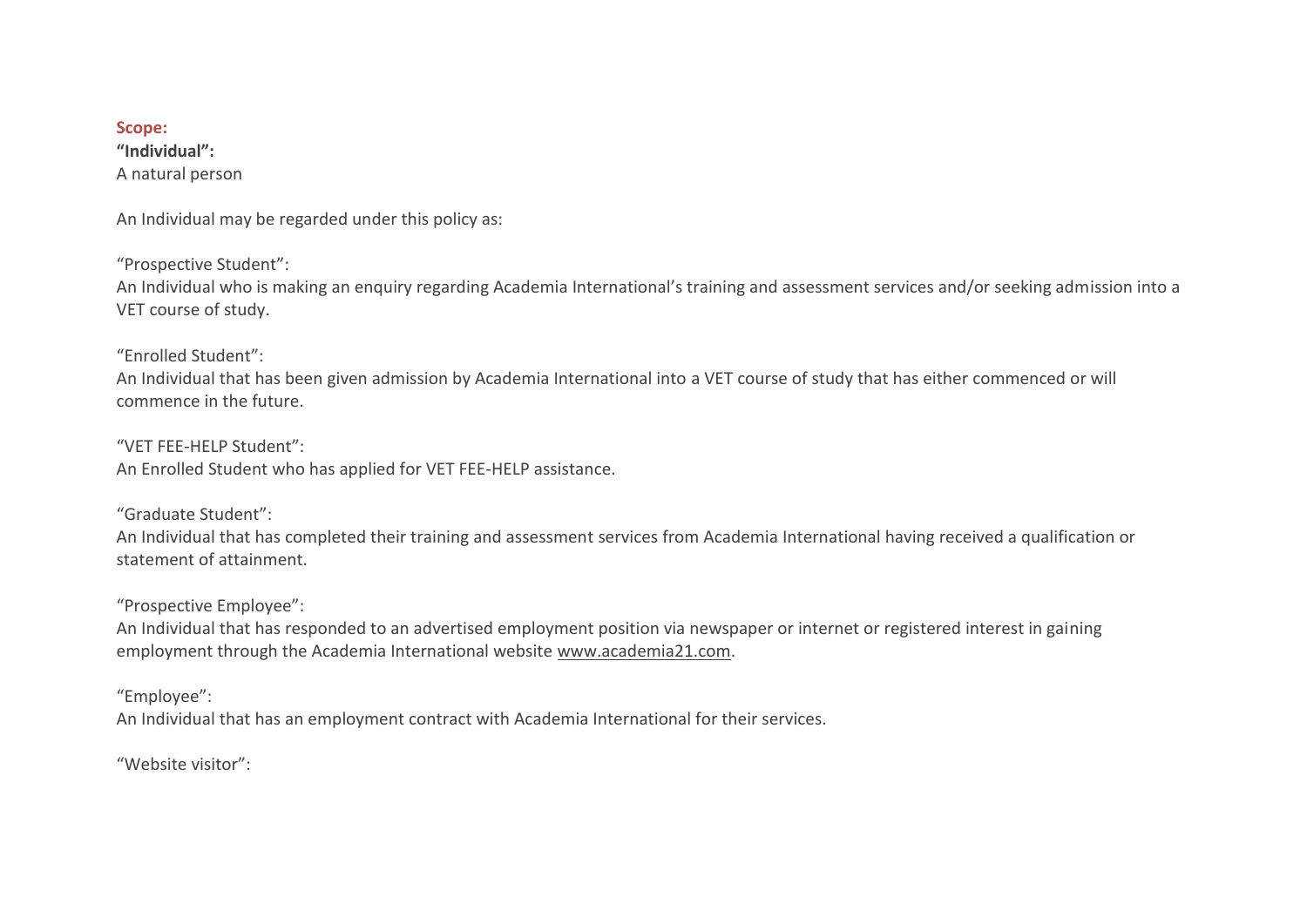An Individual that is browsing Academia International's website at [www.academia21.com](http://www.academia21.com/) for information, without having lodged any requests for further information.

## "Client/Model":

An Individual that is receiving, or has received, Hairdressing or Beauty Therapy treatments as a model for assessment purposes of an Enrolled Student, or as a paying customer in an Academia International Salon.

## "Personal Information" is:

Information or an opinion that is recorded in any form and whether true or not, about an Individual whose identity is apparent, or can reasonably be ascertained, from the information or opinion.

## "VET Personal Information" is:

Information or an opinion (including information or an opinion forming part of a database), whether true or not, and whether recorded in a material form or not, about an Individual whose identity is apparent, or can reasonably ascertained from the information or opinion; and

Information obtained or created by an employee of Academia International (which includes a person who performs services for or on behalf of Academia International) for the purposes of VET FEE-HELP assistance and repayment of HELP loans under Schedule 1A of the Higher Education Support Act 2003 (HESA).

This policy does not apply to information about corporations.

# **Policy Statements:**

Consistent with the Australian Privacy Principles set out in the Privacy Act 1988(included in Attachment A), Academia International will ensure that:

- Appropriate information and record storage arrangements are in place;
- Security arrangements are in place for all records containing Personal Information and VET Personal Information;
- Access to an Individual's personal information is provided at no cost;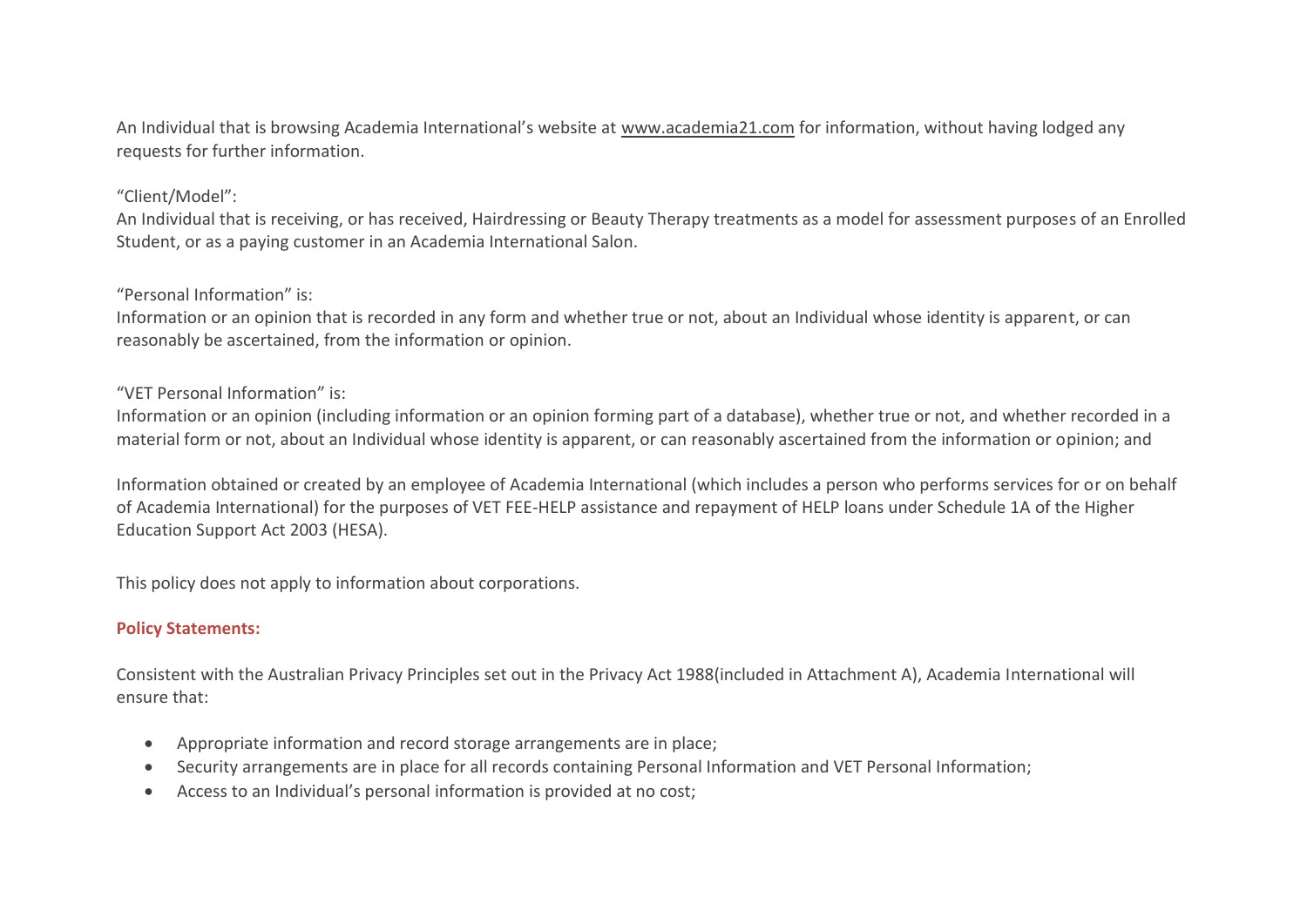- Records are accurate, up-to-date and not misleading;
- Where a record is found to be inaccurate, the correction is made;
- Where an Individual requests that a record be amended because it is inaccurate but the record is found to be accurate, the details of such a request for amendment are noted on the record;
- Personal Information and VET Personal Information is only used for the purposes for which it was collected of for other purposes as required by State or Federal legislation;
- 'Personal Information' and 'VET Personal Information' is only disclosed in accordance with the Information Privacy Principles.

# **Personal Information and VET Personal Information held by Academia International:**

**Information about an Individual will be collected and held by Academia International for Primary and Secondary purposes.** The Personal Information and VET Personal Information may be disclosed to another organisation in certain circumstances as set out in the table below, or as required by law:

| <b>Individual</b>      | <b>Personal Information collected</b><br>and held                                                                                    | <b>Purpose</b>                                                                                                     | <b>Information Disclosed</b>             |
|------------------------|--------------------------------------------------------------------------------------------------------------------------------------|--------------------------------------------------------------------------------------------------------------------|------------------------------------------|
|                        | Personal details, name, gender,<br>date of birth, address and contact<br>details (telephone and/or email<br>address).                | Primary:<br>To identify and contact the<br>Individual interested in studying<br>courses at Academia International. |                                          |
| Prospective<br>Student | Courses of interest, academic<br>history, evidence of English<br>Language test results/certificates<br>(International Students only) | Primary:<br><b>Assess Prospective Students</b><br>suitability against course entry<br>requirements.                | None, unless required to do so under law |
|                        |                                                                                                                                      | Information allows Academia<br>International to issue a valid offer of<br>course placement.                        |                                          |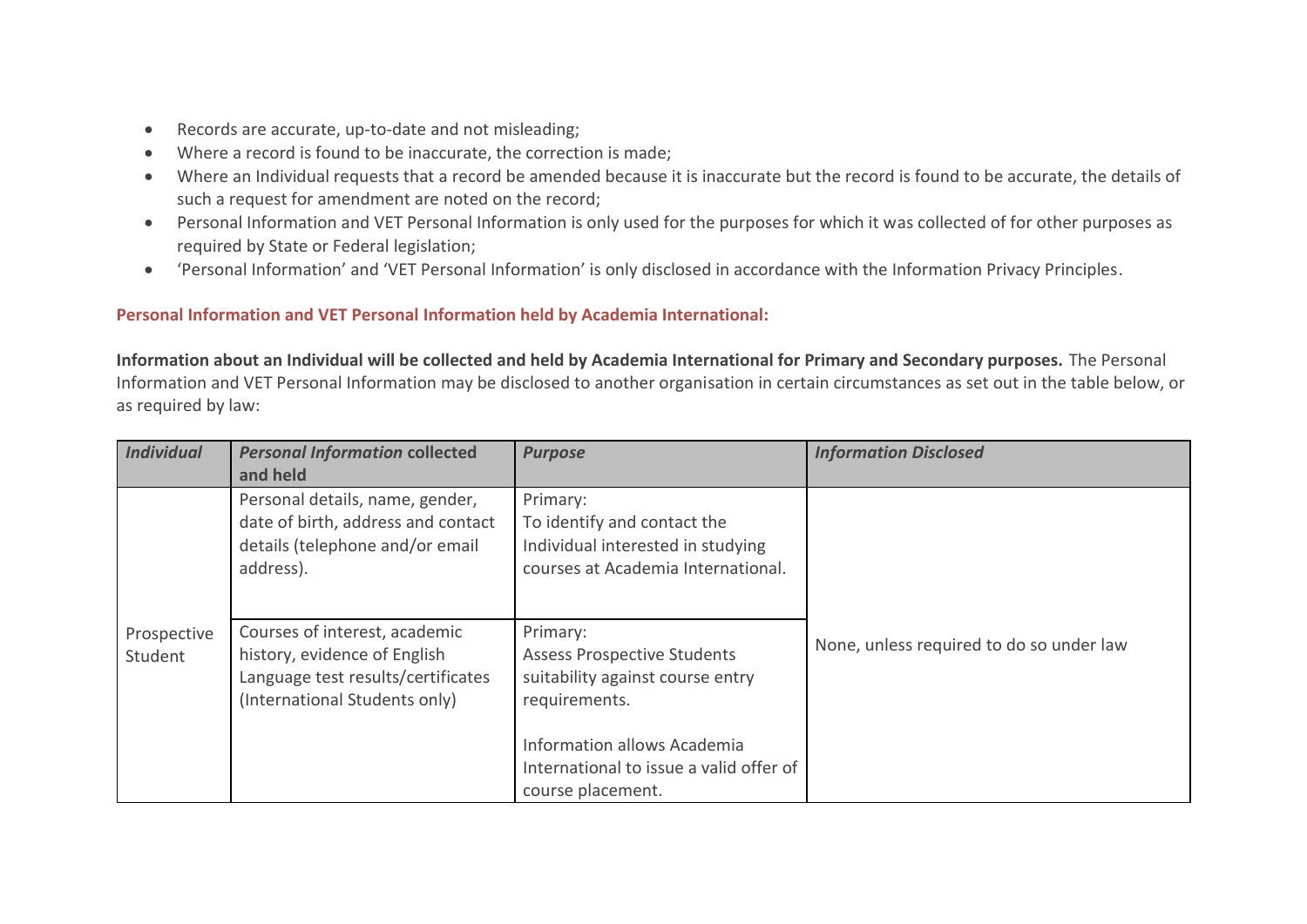| <b>Individual</b>   | <b>Personal Information collected</b><br>and held                                                                                                                                                                                                                               | <b>Purpose</b>                                                                                                                                                                                                                      | <b>Information Disclosed</b>                                                                                                            |
|---------------------|---------------------------------------------------------------------------------------------------------------------------------------------------------------------------------------------------------------------------------------------------------------------------------|-------------------------------------------------------------------------------------------------------------------------------------------------------------------------------------------------------------------------------------|-----------------------------------------------------------------------------------------------------------------------------------------|
|                     | Personal details, name, gender,<br>date of birth, address and contact<br>details (telephone and/or email<br>address)                                                                                                                                                            | Primary:<br>To identify and contact the<br>Individual registered as studying<br>courses at Academia International.<br>Secondary:<br>Notify these Individuals of<br>importance news and events<br>related to Academia International, | Any Enrolled Student:<br>Where relevant, information is collected and<br>disclosed to appropriate bodies to determine                   |
| Enrolled<br>Student | via email, SMS or mail outs<br>academic history, evidence of<br>Primary:<br>Hold on file evidence that a valid<br>English Language test<br>results/certificates (International<br>offer of course placement was<br>issued to the student<br>Students only)                      | and verify students' previous qualifications,<br>individual welfare needs, and credit ratings.<br>Student Visa Holders only:<br>The information provided by international<br>students may be made available to                      |                                                                                                                                         |
|                     | Passport, CoE and visa grant<br>numbers (International Students<br>only)                                                                                                                                                                                                        | Primary:<br>Responsible under ESOS to hold this<br>information                                                                                                                                                                      | Commonwealth and State agencies and the<br>Fund Manager of the ESOS Assurance Fund, to<br>tell the Department about: certain changes to |
|                     | Courses, modules, units,<br>Primary:<br>assessment outcomes<br>Ability to assess, monitor and<br>record outcome for the student.<br>academic progress<br>visa condition<br>attendance/participation rates<br>Ability to issue qualifications and/or<br>statements of attainment | their enrolment; and personal and contact<br>details; and any suspected breach of a student                                                                                                                                         |                                                                                                                                         |
|                     | File notes                                                                                                                                                                                                                                                                      | Primary:<br>Ability to record relevant<br>information about student welfare,<br>financial transactions, counselling,                                                                                                                |                                                                                                                                         |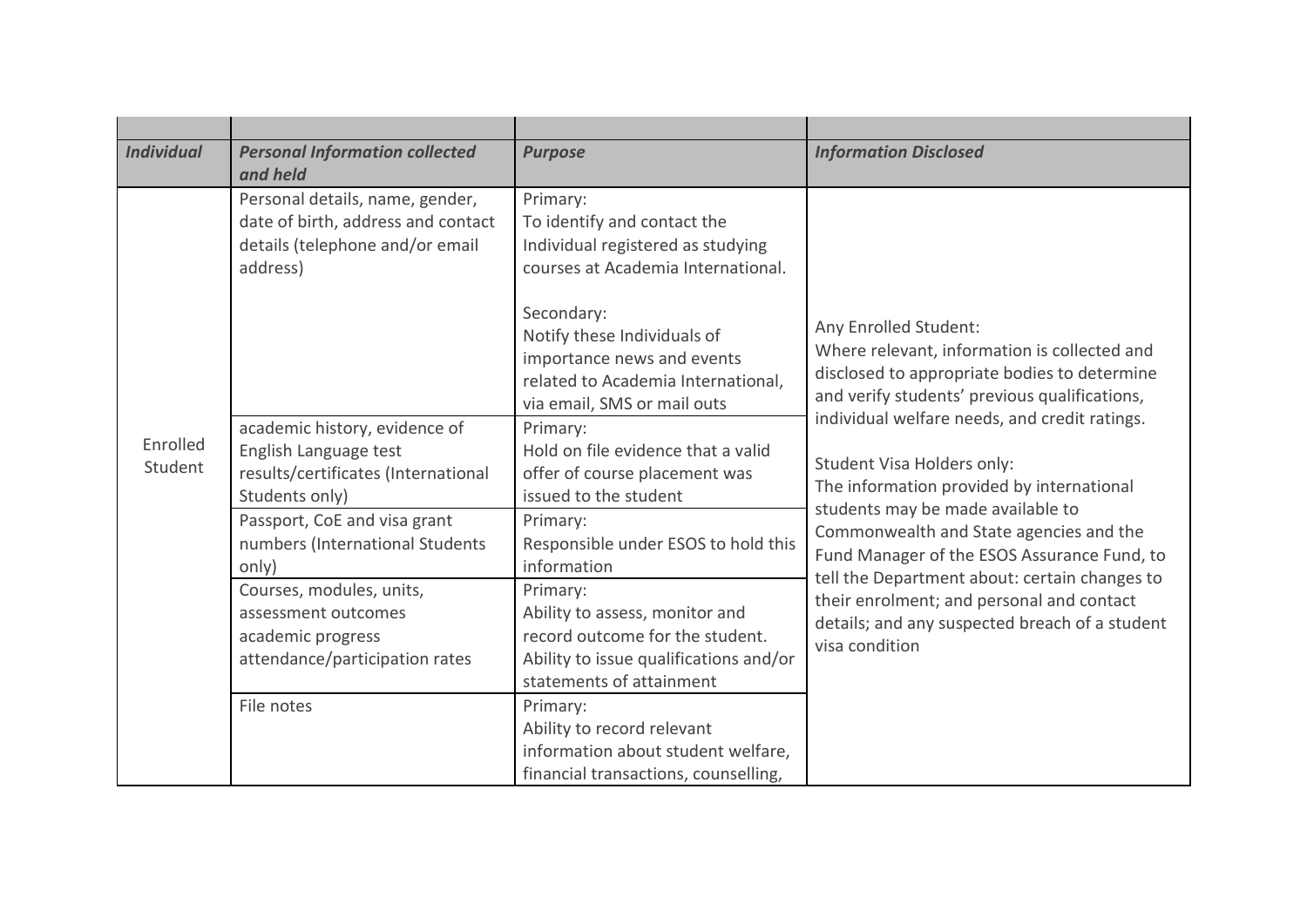|                         |                                                                            | warnings issued and general<br>comments about students'<br>participation and activities in<br>training and assessment.               |                                                                               |
|-------------------------|----------------------------------------------------------------------------|--------------------------------------------------------------------------------------------------------------------------------------|-------------------------------------------------------------------------------|
| VET FEE-<br><b>HELP</b> | Tax file number                                                            | Primary:<br>For the purpose of accruing debt to<br>the Commonwealth Government of<br>Australia under the VET FEE-HELP<br>loan scheme | The Australian Taxation Office (ATO)                                          |
| Student                 | Commonwealth Higher<br><b>Education Student Support</b><br>Number (CHESSN) | Primary:<br>Entitlement to Commonwealth<br>assistance under Schedule 1A of the<br>Higher Education Support Act 2003                  | Department of Education, Employment and<br><b>Workplace Relations (DEEWR)</b> |

| <b>Individual</b>       | <b>Personal Information collected and held</b>                                                   | <b>Purpose</b>                                                                                                                                                                                       | <b>Information Disclosed</b>                |
|-------------------------|--------------------------------------------------------------------------------------------------|------------------------------------------------------------------------------------------------------------------------------------------------------------------------------------------------------|---------------------------------------------|
|                         | Personal Information gathered while an<br>'Enrolled Student'                                     | Primary:<br>Ability to identify Graduate Students<br>upon re-enrolment                                                                                                                               | None, unless required to do so<br>under law |
| Graduate<br>Student     | Academic outcome - qualification and/or<br>statement of attainment issued.                       | Primary:<br>Required under the AQTF2007 to hold<br>this information for a period of no less<br>than 30 years to allow for the re-issue of<br>qualifications upon request by the<br>Graduate Student. |                                             |
| <b>Individual</b>       | <b>Personal Information collected and held</b>                                                   | <b>Purpose</b>                                                                                                                                                                                       | <b>Information Disclosed</b>                |
| Prospective<br>Employee | Name, address, contact details (phone<br>and/or email address), C.V, copies of<br>qualifications | Primary:<br>Ability to identify and contact<br>prospective employee for the purpose of                                                                                                               | None, unless required to do so<br>under law |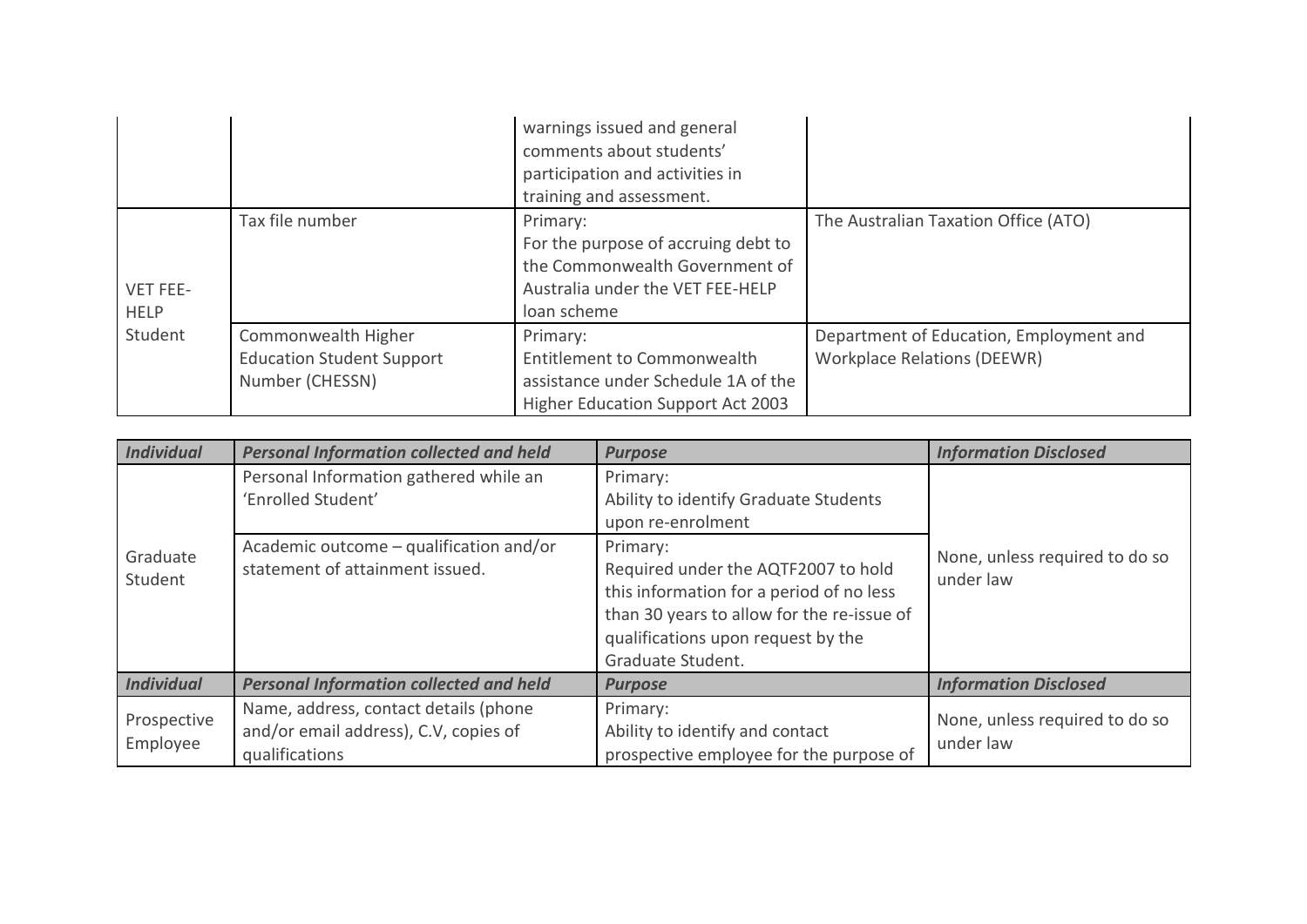|                    |                                                                                                                                                                                 | conducting job interviews in response to<br>Job Advertisements.<br>Secondary:<br>Reference prospective employee records<br>for future employment opportunities<br>after initial application; or when emailed<br>in via website academia21.com                   |                                                                                                                                                          |
|--------------------|---------------------------------------------------------------------------------------------------------------------------------------------------------------------------------|-----------------------------------------------------------------------------------------------------------------------------------------------------------------------------------------------------------------------------------------------------------------|----------------------------------------------------------------------------------------------------------------------------------------------------------|
| <b>Individual</b>  | <b>Personal Information collected and held</b>                                                                                                                                  | <b>Purpose</b>                                                                                                                                                                                                                                                  | <b>Information Disclosed</b>                                                                                                                             |
| Employee           | Personal information gathered while<br>'Prospective Employee'; and<br>Tax file number, superannuation<br>membership, employment contract, file<br>notes, performance appraisals | Primary:<br>Legally identify the Individual for the<br>purpose of contractual obligations.<br>Compliance with legislative<br>requirements, taxation, education<br>(including verification of qualifications<br>and experience when audited),<br>superannuation. | <b>Australian Taxation Office</b><br>Superannuation company (as<br>selected by the Employee)<br>Other government departments<br>when requested under law |
| <b>Individual</b>  | <b>Personal Information collected and held</b>                                                                                                                                  | <b>Purpose</b>                                                                                                                                                                                                                                                  | <b>Information Disclosed</b>                                                                                                                             |
| Website<br>visitor | Non-identifiable information is collected via<br>our website technologies through Cookies<br>and Javascript, e.g browser, operating<br>system, click count, time spent per page | Primary:<br>Identify popular areas of our website and<br>make those easier to use.<br>Search Engine Optimisation                                                                                                                                                | None                                                                                                                                                     |
| <b>Individual</b>  | <b>Personal Information collected and held</b>                                                                                                                                  | <b>Purpose</b>                                                                                                                                                                                                                                                  | <b>Information Disclosed</b>                                                                                                                             |
| Client/Model       | <b>General Hairdressing Service:</b><br>Name (usually first name only) and phone<br>number                                                                                      | Primary:<br>Ability to identify the client/model at<br>appointment time. Ability to contact                                                                                                                                                                     | None, unless required to do so<br>under law                                                                                                              |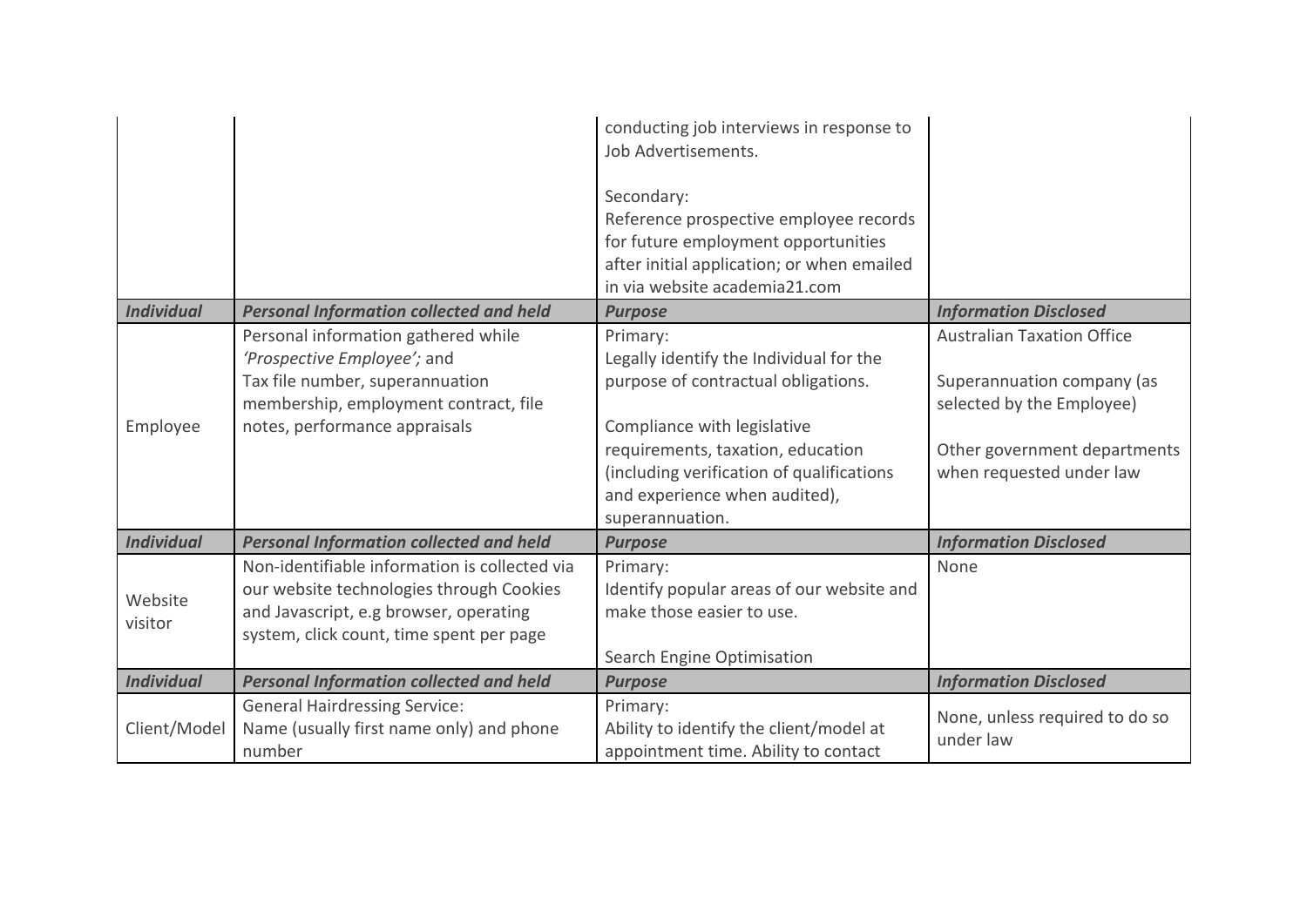|                                          | client/model to confirm appointments<br>(e.g missed appointments) |
|------------------------------------------|-------------------------------------------------------------------|
| Hairdressing Chemical Service:           | Primary:                                                          |
| Name, address and contact phone number   | Ability to identify models/clients whom                           |
|                                          | have received chemical treatments                                 |
| <b>Beauty Therapy Service/Treatment:</b> | Primary:                                                          |
| Name, address and contact phone number   | Ability to identify models/clients whom                           |
|                                          | have receive services or treatments and                           |
|                                          | signed indemnity forms                                            |

# **Requests for access to, a copy of and correction of personal information:**

Requests for personal information that is held by Academia International and how that information is used or disclosed may be made in writing as per the contact details below.

Enrolled Students have access to their personal information and academic outcomes via the Student Resource Centre portal available from [www.academia21.com.](http://www.academia21.com/) This system is available 24 hours per day, seven days per week.

Individuals may also request to view or obtain a copy of their Personal Information or VET Personal Information by contacting the Student **Services** Contact Details: Student Services, Academia International Level 4, 152 Elizabeth St MELBOURNE VIC 3000 AUSTRALIA PH: 613 9671 4755 eMail: [StudentServices@academia21.com](mailto:StudentServices@academia21.com)

Upon receipt of requests to access personal information by Individuals defined in this policy the following procedure takes place: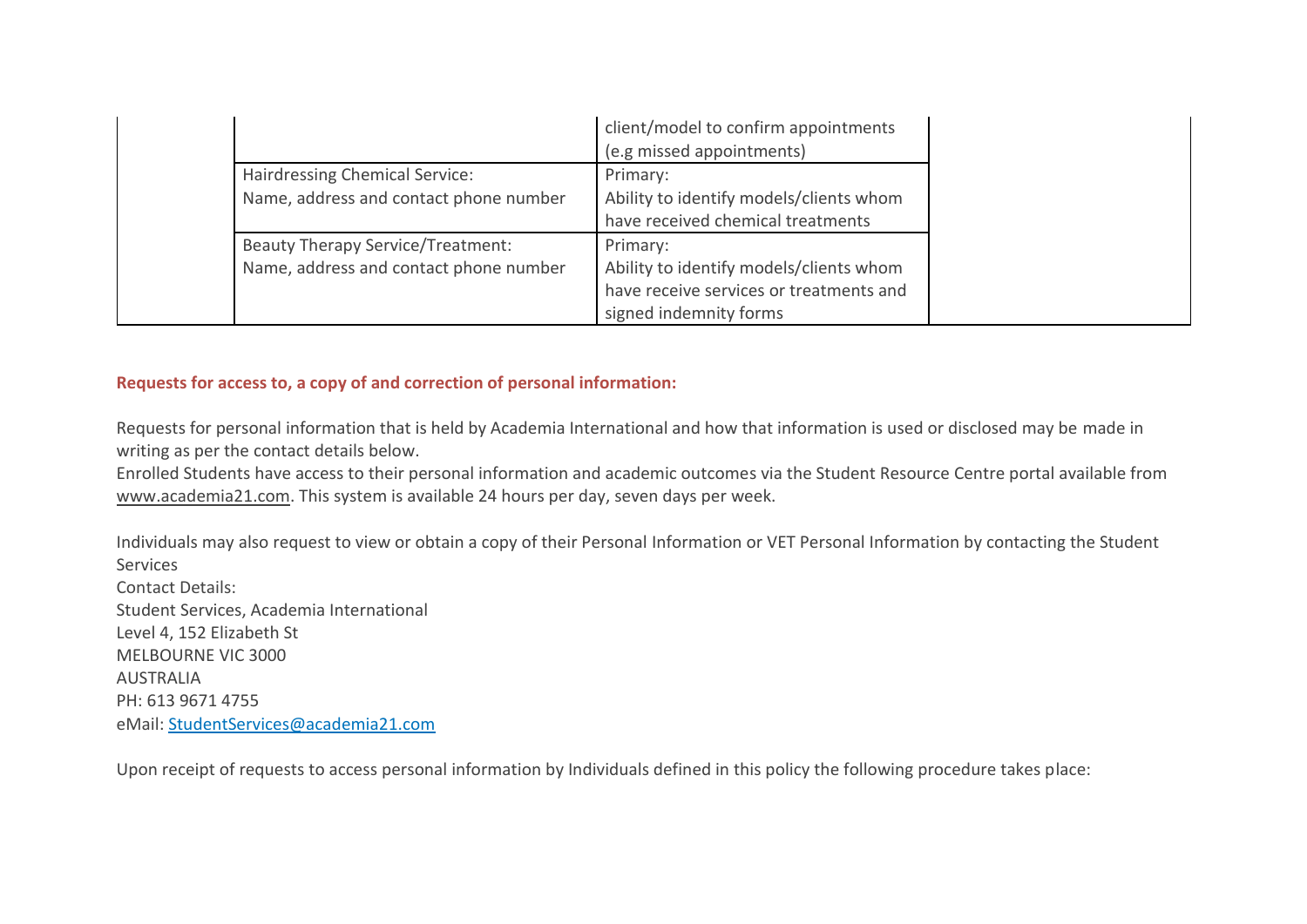1. The Student Services acknowledges receipt of the request and arranges a date and time for the Individual to meet with Student Services to view the contents of their personal file.

2. At this meeting, Student Services will invite the Individual to view any electronic database records containing their Personal Information or VET Personal Information.

3. The Individual signs and dates the *Personal Information/VET Personal Information Access* form. A copy of this form is then provided to the Individual and original held on file.

4. If a copy of their Personal Information or VET Personal Information is requested a copy is compiled for the Individual in hard copy. The hard copy file will then be supplied via post or in person as requested by the Individual.

The hard copy file will be supplied within ten [10] working days from receipt of the request.

5. Correction: if an Individual who has accessed or obtained a copy of their Personal Information or VET Personal Information requires this information to be corrected steps 6 and 7 take place.

6. The Individual will request changes to be made, either by post or in person to the Student Services using the contact details provided in this Policy. The Student Services will then proceed with step 7.

7. Within five [5] working days of receipt of the request provided at step 6, the Student Services will arrange for the changes required to be made in all systems where this Personal Information or VET Personal Information may be stored. Where a record is found to be inaccurate, a correction will be made. Where an Individual requests that a record be amended because it is inaccurate but the record is found to be accurate, the details of the request for amendment will be noted on the record.

# **Complaint handling:**

Individuals who believe that Academia International has breached their privacy under this Policy may lodge a complaint as per the *Grievance Policy and Procedure* located on Academia International's website or in the *Student Information Handbook*.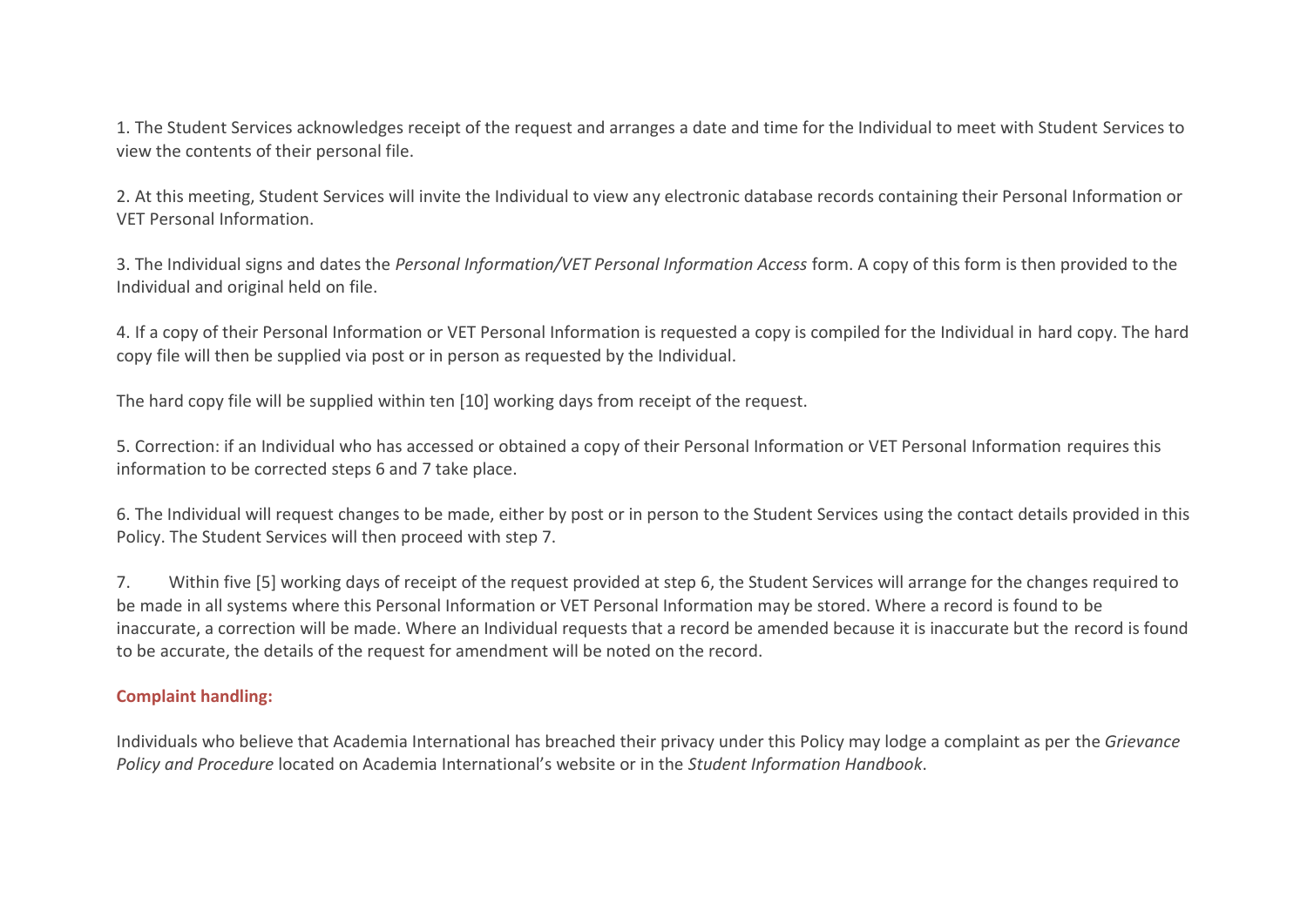#### **Publication:**

This Policy will be published in Academia International's website (www.academia21.com).

## **© Academia International 2014**

### **Summary of Australian Privacy Principles**

Reproduced from<http://www.oaic.gov.au/privacy/privacy-resources/privacy-guides/app-quick-reference-tool>

For private sector organisations, Australian Government and Norfolk Island agencies covered by the *[Privacy](http://www.comlaw.gov.au/Series/C2004A03712) Act 1988*.

# **APP 1 — Open and transparent management of personal information**

Ensures that APP entities manage personal information in an open and transparent way. This includes having a clearly expressed and up to date APP privacy policy.

#### **APP 2 — Anonymity and pseudonymity**

Requires APP entities to give individuals the option of not identifying themselves, or of using a pseudonym. Limited exceptions apply.

### **APP 3 — Collection of solicited personal information**

Outlines when an APP entity can collect personal information that is solicited. It applies higher standards to the collection of 'sensitive' information.

### **APP 4 — Dealing with unsolicited personal information**

Outlines how APP entities must deal with unsolicited personal information.

### **APP 5 — Notification of the collection of personal information**

Outlines when and in what circumstances an APP entity that collects personal information must notify an individual of certain matters.

## **APP 6 — Use or disclosure of personal information**

Outlines the circumstances in which an APP entity may use or disclose personal information that it holds.